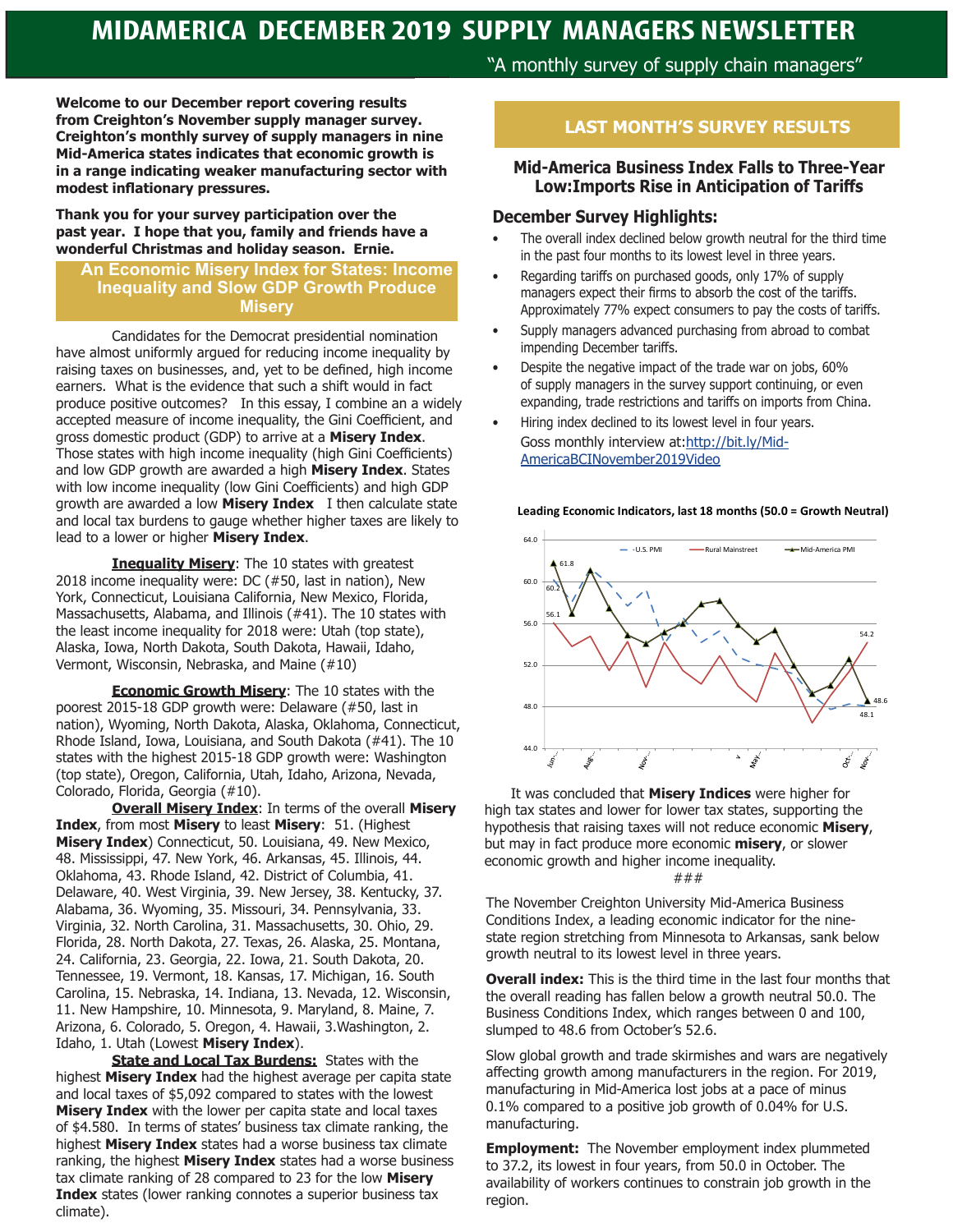# **MIDAMERICA DECEMBER 2019 SUPPLY MANAGERS NEWSLETTER**

Despite the negative impact of the trade war on jobs, 60% of supply managers in our survey, support continuing, or even expanding, trade restrictions and tariffs on imports from China.

As one supply manager responded, "Tariffs should be applied to combat unfair trade practices (dumping) or due to adequate domestic supply."

**Wholesale Prices:** The wholesale inflation gauge for the month indicated only modest inflationary pressures with a wholesale price index of 65.7, up from 57.0 in October.

This month, 43% of supply managers reported tariffs had increased the prices of supplies and inputs purchased by their firm. However, one supply manager said, "The increase in commodities purchased are the result of tariffs."

"Tariffs have, to date, had only a modest impact on our wholesale inflation gauge," said Goss.

Only 17% of supply managers expect their firms to absorb the cost of tariffs. Approximately 77% indicated that ultimately consumers pay for tariffs

Another supply manager said, "Open market trade benefits a wider range of consumers over isolating certain items through tariffs."

**Confidence:** Looking ahead six months, economic optimism, as captured by the November Business Confidence Index, climbed to 52.9 from October's very weak 47.3.

I expect business confidence to depend heavily on trade talks with China, and the passage of the nation's trade agreement with Canada and Mexico, or USMCA. Quick passage of USMCA is very important for the regional economy and business confidence.

**Inventories:** Companies expanded inventories of raw materials and supplies significantly for the month with an index of 54.6 from last month's 48.6. Supply managers expanded their inventories in anticipation of higher tariffs in the weeks and months ahead.

**Trade:** The regional trade numbers were mixed with new export orders plummeting to 39.1 from October's 44.7. On the other hand, imports climbed to 52.0 from last month's below growth neutral reading. Supply managers advanced purchasing from abroad in anticipation of higher tariffs in the weeks and months ahead.

**Other survey components:** Other components of the November Business Conditions Index were new orders at 45.6, down from October's 57.2; the production or sales index moved lower to 44.1 from October's 58.6; and speed of deliveries of raw materials and supplies index at 61.4, was up significantly from last month's 48.6.

# **MID-AMERICA STATES**

The Creighton Economic Forecasting Group has conducted the monthly survey of supply managers in nine states since 1994 to produce leading economic indicators of the Mid-America economy. States included in the survey are Arkansas, Iowa, Kansas, Minnesota, Missouri, Nebraska, North Dakota, Oklahoma and South Dakota.

"A monthly survey of supply chain managers"

The forecasting group's overall index, referred to as the Business Conditions Index, ranges between 0 and 100. An index greater than 50 indicates an expansionary economy over the course of the next three to six months.

The Business Conditions Index is a mathematical average of indices for new orders, production or sales, employment, inventories and delivery lead time. This is the same methodology, used since 1931 by the Institute for Supply Management (ISM), formerly the National Association of Purchasing Management. The Mid-America report is produced independently of the national ISM.

**ARKANSAS:** The November Business Conditions Index for Arkansas sank to 49.7 from October's 53.4. Components of the index from the monthly survey of supply managers were new orders at 47.8, production or sales at 43.4, delivery lead time at 56.4, inventories at 62.4, and employment at 38.4. Over the past 12 months Arkansas' manufacturing sector has boosted hourly wages by 4.6%, fourth in the nine-state region. Both durable and nondurable goods are shedding jobs at a slightly negative pace.

**IOWA:** After rising above growth neural for October, the state's overall Business Conditions Index slumped below growth neutral 50.0 for November, falling to 49.2 from October's 53.5. Components of the overall index from the monthly survey of supply managers were new orders at 46.8, production or sales at 43.7, delivery lead time at 61.9, employment at 37.9, and inventories at 55.5. Over the past 12 months the state's manufacturing sector has lifted hourly wages by 3.2%, seventh in the nine-state region. Agriculture equipment manufacturers are adding jobs at a slow pace, while transportation equipment producers are losing jobs at a measured pace.

**KANSAS:** The Kansas Business Conditions Index for November decreased to 51.0 from October's 54.6. Components of the leading economic indicator from the monthly survey of supply managers were new orders at 52.1, production or sales at 42.8, delivery lead time at 63.2, employment at 39.3, and inventories at 57.7. Over the past 12 months the state's manufacturing sector has increased hourly wages by 2.3%, ninth in the nine-state region. Aerospace product and parts manufacturers are adding jobs at a solid pace, while food producers are experiencing flat job levels.

**MINNESOTA:** The November Business Conditions Index for Minnesota slipped to 50.9 from 51.3 in October. Components of the overall November index from the monthly survey of supply managers were new orders at 47.0, production or sales at 52.9, delivery lead time at 61.8, inventories at 55.2, and employment at 37.7. Over the past 12 months the state's manufacturing sector has lifted hourly wages by 5.6%, third in the nine-state region. Medical equipment producers are adding jobs at a solid pace, while food processors are shedding jobs.

**MISSOURIi:** The October Business Conditions Index for Missouri adThe November Business Conditions Index for Missouri sank to 48.4 from October's 53.6. Components of the overall index from the survey of supply managers were new orders at 46.7, production or sales at 43.9, delivery lead time at 59.8, inventories at 55.1, and employment at 37.6. Over the past 12 months the state's manufacturing sector has boosted hourly wages by 2.4%, eighth in the nine-state region. While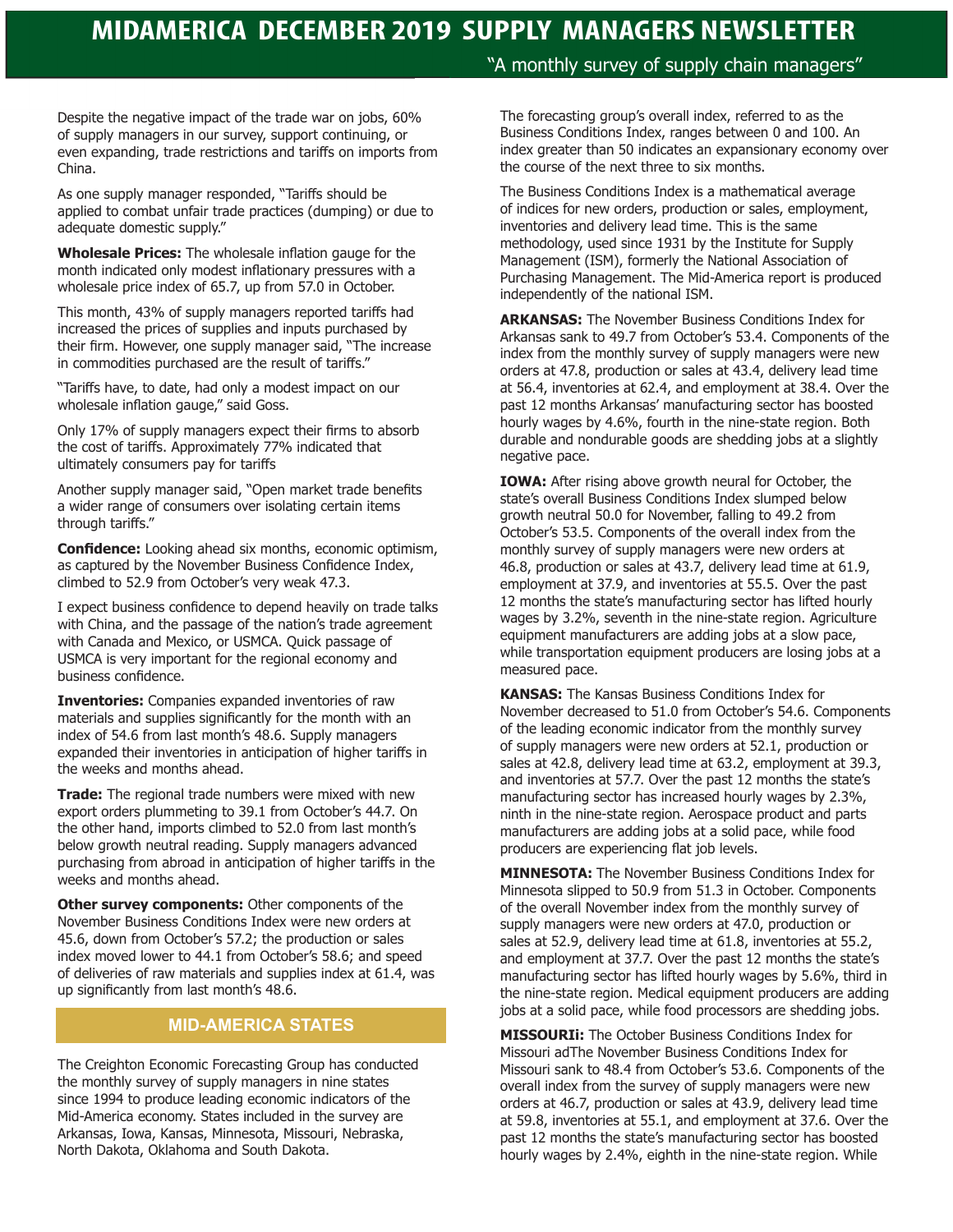"A monthly survey of supply chain managers"

manufacturing job losses for November were noteworthy, metal products producers and computer and component manufacturers are adding jobs at a solid pace.

**NEBRASKA:** The Business Conditions Index fell below growth neutral after rising above the 50.0 threshold for two straight months. The state's overall index sank to 48.2 from 53.7 in October. Components of the index from the monthly survey of supply managers were new orders at 44.6, production or sales at 44.3, delivery lead time at 61.1, inventories at 54.1, and employment at 36.9. Over the past 12 months the state's manufacturing sector has lifted hourly wages by 3.8%, fifth in the nine-state region. Farm machinery manufacturers are shedding jobs, but at a slight pace, while food producers are adding jobs at a positive rate.

**NORTH DAKOTA:** The November Business Conditions Index for North Dakota rose slightly to 50.0 from 49.7 in October. Components of the overall index were new orders at 49.4, production or sales at 43.4, delivery lead time at 62.4, employment at 38.5, and inventories at 56.4. Over the past 12 months the state's manufacturing sector has boosted hourly wages by 6.2%, second in the nine-state region. Durable goods manufacturers are adding jobs at a positive pace while nondurable goods producers are losing jobs at a slow pace.

**OKLAHOMA:** For a second straight month, Oklahoma's Business Conditions Index sank below growth neutral signaling slow to no growth in the months ahead. The overall index for November sank to 47.8 from October's 48.7. Components of the overall November index were new orders at 43.6, production or sales at 44.5, delivery lead time at 60.9, inventories at 53.6, and employment at 36.6. Over the past 12 months the state's manufacturing sector has increased hourly wages by 3.5%, sixth in the nine-state region. Both durable and nondurable goods manufacturers are experiencing job losses.

**SOUTH DAKOTA:** The November Business Conditions Index for South Dakota fell to 48.9 from October's 52.6. Components of the overall index from the November survey of supply managers in the state were new orders at 37.5, production or sales at 43.9, delivery lead time at 61.7, inventories at 55.0, and employment at 46.6. Over the past 12 months the state's manufacturing sector has lifted hourly wages by 8.7%, first in the nine-state region. Until November, both durable and nondurable goods manufacturers had been adding jobs at a solid pace.



# THE BULLISH NEWS

- The U.S. goods and services trade deficit was \$47.2 billion in October, down \$3.9 billion from \$51.1 billion in September. However, trade deficits normally decline as U.S. growth falls.
- Inflation adjusted gross domestic product (GDP) increased at an annual rate of 2.1% in Q3, 2019 compared to 2.0% in Q2, 2019.
- The November jobs report was all peaches and cream as the nation added 266,000 jobs and the unemployment rate sank to 3.5%, its lowest since 1969.

# THE BEARISH NEWS

- Both Creighton's and ISM's Purchasing Management Indices (PMI) fell to their lowest level in 3 years signaling slower economic growth.
- U.S. labor productivity fell 0.3% in Q3, 3019. This is a troubling statistic since worker wages are tied to productivity.
- Over the past two years, the trade weighted value of the U.S. dollar has climbed by 9.4% making U.S. manufactured and farm goods less competitively priced abroad.

# **THE OUTLOOK**

**Conference Board, (December 2019):** Global Economic Outlook 2020: Stagnating Growth amid an Uncertain Outlook The global economy took a bigger hit in 2019 than anticipated, slowing to 2.3 percent in 2019, down from 3.3 percent in 2017 and 3.0 percent in 2018. The slowdown is disconcerting because over the past two decades, a dip in global growth below 2 percent has often meant recessions in the form of GDP contractions across a broad range of regional economies. [1] Recession fears are currently widespread but appear to be overblown. We expect global growth to remain slow but slightly improve next year, reaching 2.5 percent.

Overall, we have arrived in a world of stagnating growth. While no widespread global recession has occurred in the last decade, global growth has now dropped below its long-term trend of around 2.7 percent. The fact that global GDP growth has not declined even more in recent years is mainly due to solid consumer spending and strong labor markets in most large economies around the world. Of course, current conditions and future challenges differ in regions throughout the world. In this edition of the Global Economic Outlook, we've included regional sections for the US, Asia, and Europe that describe the underlying forces that will shape growth in the short and medium term. The overarching theme of this year's outlook is stagnating growth and stalling globalization and what this means for business.

ISM and Creighton's PMIs for December. On January 2, the Institute for Supply Management and Creighton University release their surveys of supply managers in the U.S. and Mid-America, respectively. This is an early reading of manufacturing growth. Both are weak and trending downward.

**Goss (December 2019):** I expect **\*\***Annualized GDP growth of 1.3% for Q4, 2019 and 1.7% for Q1, 2020. **\*\***Year-over-year increase in U.S. housing prices (Case-Shiller) to fall below 3.0% in Q4 (and to continue to drop). **\*\***The Federal Reserve Open Market Committee (FOMC) to make no changes in short-term interest rates for the rest of 2019 and for the first half of 2020.